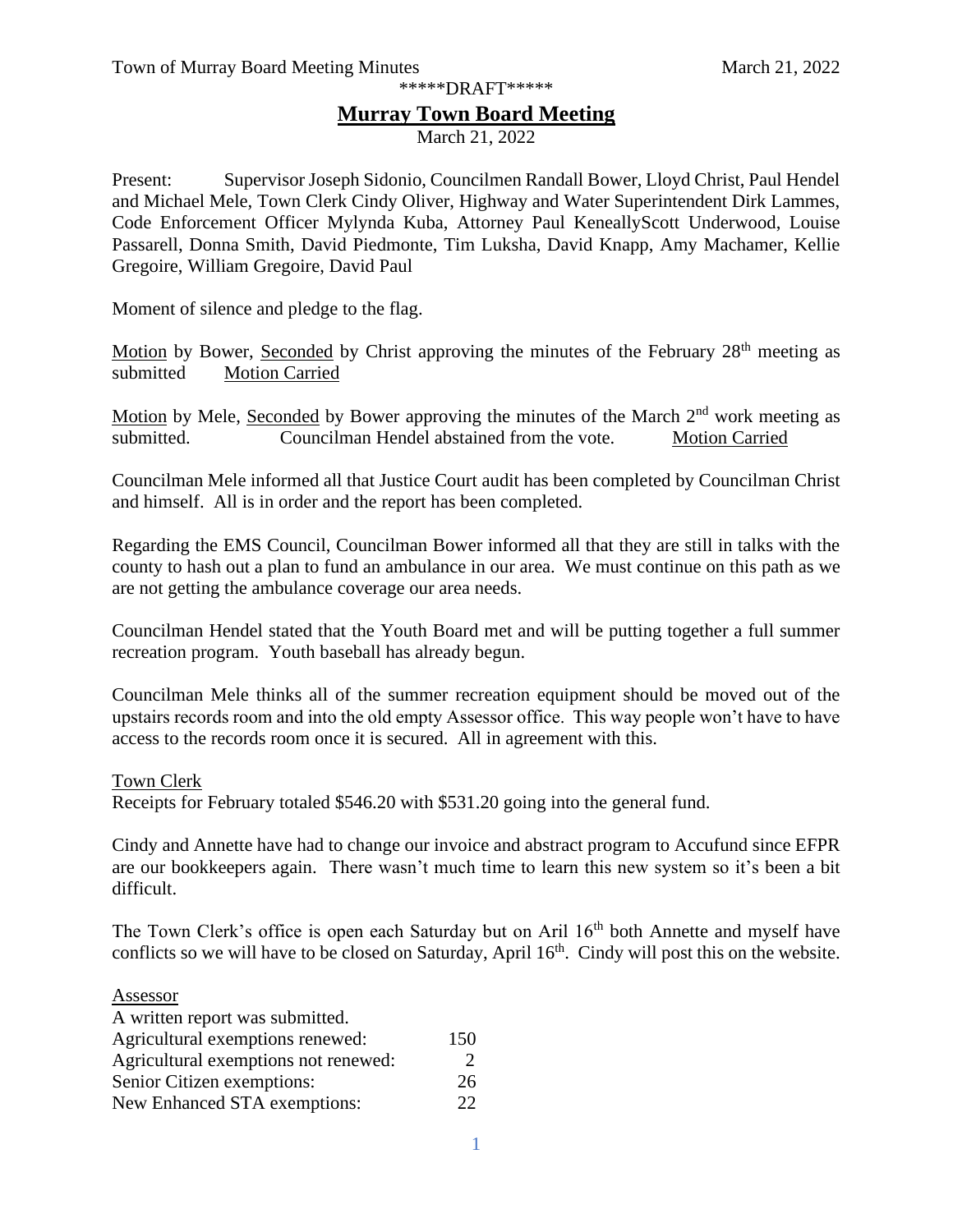We currently do not have enough BAR members for this year's grievance day. One additional member is needed for appointment before May 1<sup>st</sup>. The new member will have to train at the County Real Property office before they can hear grievance applications from property owners. We also need to look at adding two more members if the Town proceeds with the revaluation.

The Assessor needs to know if the Town Board wants to continue moving forward with conducting a town-wide revaluation for 2023. She had wanted to hire an outside individual to assist with some of the behind-the-scenes work. The approximate cost would be \$2,000 - \$4,000. In the past, some of this work was done by assistance from the regional office of NYST&F in Batavia. Currently, they cannot guarantee their assistance as their staff size is significantly reduced. Hiring an outside company to do the entire revaluation is another option with the cost of \$35 - \$50 per parcel. If it is completed in-house, there will be additional costs associated with it in terms of staff, postage, paper, etc., but will be significantly cheaper than hiring an outside company.

## Highway and Water

We are proceeding with the new water billing system. Hope to have it implemented by the first quarter billing. Dirk and Cindy met with the board of the Transit Cemetery and they are looking to turn it over to the town. They are thinking by January of next year but wanted to give us some time before our budget process. Currently they just need the mowing done. There is about three acres to mow and usually takes about three hours. Cindy has their contact information as they would like to meet with the Board to discuss the details further.

Supervisor Sidonio stated we may have to add a committee for cemeteries to our committee list.

Shelby recommends the town pay Louise for consulting with the water department as a part-time employee. The Board is in agreement.

## Code Enforcement

Report for March included 2 building permits issued, 9 fire inspections completed, 6 building inspections completed, 1 certificate of compliance issued, and 4 incident reports.

Mylynda supplied all with the current Code Enforcement/Zoning and Planning fee schedule and also her suggested changes.

## RESOLUTION 2022-015

At a regular meeting of the Murray Town Board held on March 21, 2022, the following resolution was moved, seconded and duly adopted:

RESOLVED, that the Town of Murray hereby accepts the audit report for the Town of Murray Justice Court performed on March 14, 2022 signed by Councilman Michael Mele and Councilman Lloyd Christ; and it is

FURTHER RESOLVED, that Supervisor Joseph Sidonio will forward a copy of the audit report to the Office of the Court Administration's Internal Audit Services Unit.

Upon being put to a vote, the resolution was unanimously adopted.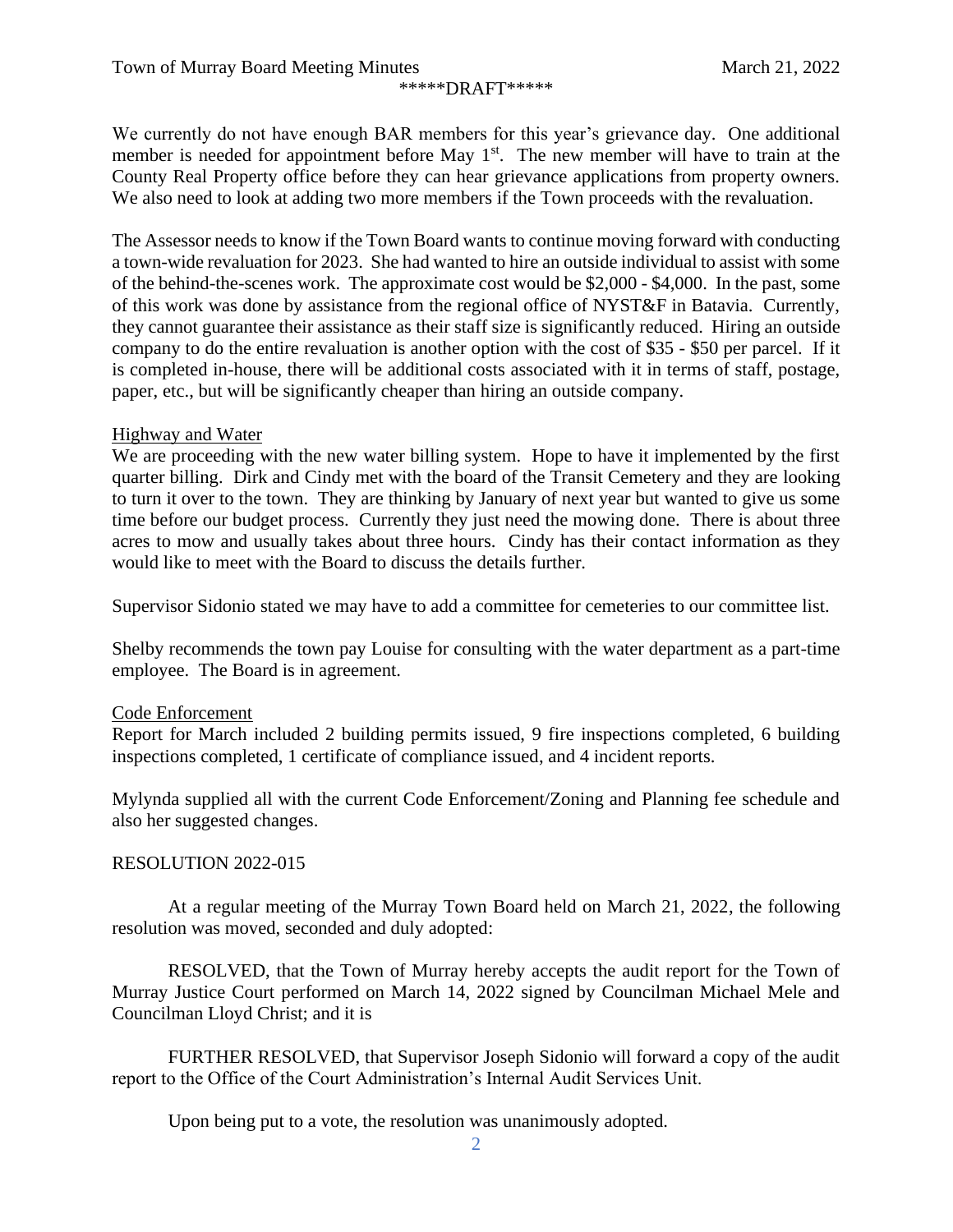Mengel, Metzger & Barr submitted a proposal for the 2021 fiscal year audit. Supervisor Sidonio compared this year's proposal to last year's and also another quote. Their fee has increased \$1,000 and also an additional \$2,500 because of the change in bookkeepers. Their proposal is still under the competitor's proposal

## RESOLUTION 2022-016

At a regular meeting of the Murray Town Board held on March 21, 2022, Councilman Paul Hendel moved adoption of the following resolution; Councilman Lloyd Christ seconded the motion:

RESOLVED, that the Town Board of the Town of Murray hereby accepts the 2021 Audit Retainer Agreement of Mengel, Metzger & Barr for auditing the Town's financial statements.

Upon being put to a vote, the resolution was unanimously adopted.

The Town Board originally retained Underberg & Kessler not to include Planning and Zoning. It has been decided we will now retain them for Planning and Zoning also.

## RESOLUTION 2022-017

At a regular meeting of the Murray Town Board held on March 21, 2022, Councilman Paul Hendel moved adoption of the following resolution; Councilman Lloyd Christ seconded the motion:

RESOLVED, that the Town Board of the Town of Murray hereby accepts the amended retainer agreement of Underberg & Kessler dated March 3, 2022; and it is

FURTHER RESOLVED, that the Town Board authorizes the Supervisor to sign the agreement.

Upon being put to a vote, the resolution was unanimously adopted.

# RESOLUTION 2022-018

At a regular meeting of the Murray Town Board held on March 21, 2022, Councilman Lloyd Christ moved adoption of the following resolution; Councilman Michael Mele seconded the motion:

BE IT RESOLVED, that the Town Board of the Town of Murray hereby adopts the following fee schedule for the Code Enforcement, Planning and Zoning Departments: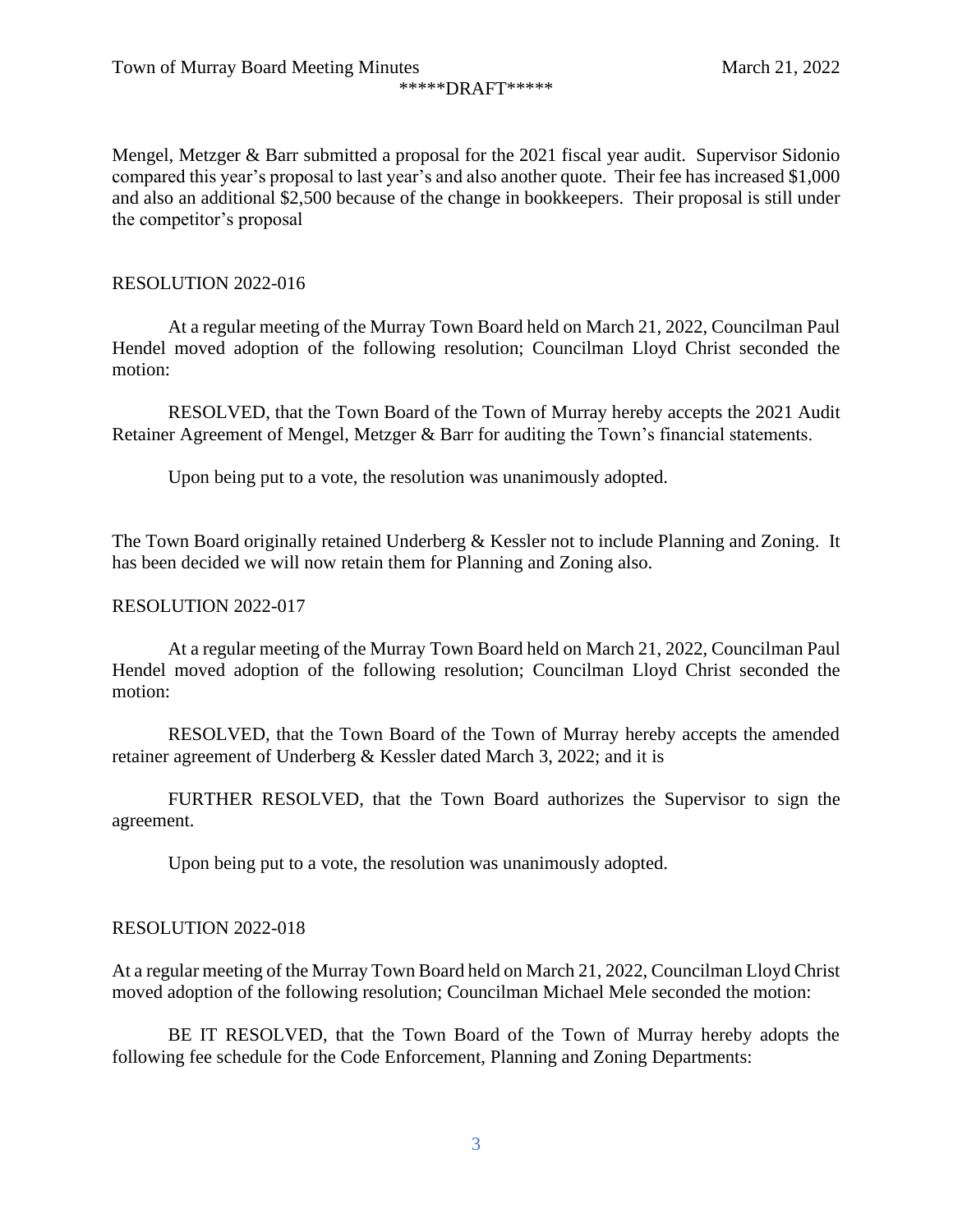| CODE ENFORCEMENT FEE SCHEDULE            |                                                      |                 |  |
|------------------------------------------|------------------------------------------------------|-----------------|--|
| <b>Building Permits - RESIDENTIAL:</b>   |                                                      |                 |  |
| One and Two family                       | \$100 plus .20 per sg. ft.                           | Includes C of O |  |
| Multi-Family                             | \$100 plus .20 per sq. ft. plus C of O for each unit |                 |  |
| Garages, Barns and Sheds                 | .10 per sq. ft. or \$50 minimum                      | Includes C of O |  |
| Additions                                | .20 per sq. ft. or \$50 minimum                      | Includes C of O |  |
| Porches and Decks                        | .10 per sq. ft. or \$50 minimum                      | Includes C of C |  |
| Remodel                                  | .20 per sq. ft. or \$50 minimum                      | Includes C of C |  |
| Swimming Pool and Hot Tub- Above Ground  | \$50                                                 | Includes C of C |  |
| Swimming Pool - In-Ground                | \$75                                                 | Includes C of C |  |
| Woodstoves, Fireplaces, Pellet Stoves    | \$50                                                 | Includes C of C |  |
| Demolition                               | \$50                                                 |                 |  |
| Generator                                | \$50                                                 | Includes C of C |  |
| Solar Panels                             | \$50                                                 | Includes C of C |  |
| Certificate of Occupancy                 | \$30                                                 |                 |  |
| Certificate of Compliance                | \$30                                                 |                 |  |
| <b>Additional Inspection</b>             | \$20                                                 |                 |  |
| Construction Filling and Dumping Permit  | \$25                                                 |                 |  |
| Building Permit Renewal after Expiration | Original cost of building permit                     |                 |  |
| <b>Building Permits - COMMERCIAL:</b>    |                                                      |                 |  |
| New Construction                         | .25 per sq. ft. or \$500 minimum                     | Includes C of O |  |
| Additions                                | .25 per sq. ft. or \$250 minimum                     | Includes C of O |  |
| <b>Operating Permit</b>                  | \$25 per NYS Uniform Code                            |                 |  |
| Demolition                               | \$100                                                |                 |  |
| Generator                                | \$100                                                | Includes C of C |  |
| New Roof                                 | \$50                                                 | Includes C of C |  |
| Sign                                     | \$10 per sq. ft.                                     | Includes C of C |  |
| Tower Special Permit                     | \$4,000                                              | Includes C of C |  |
| Tower Co-Location Permit                 | \$1,000                                              | Includes C of C |  |
| <b>Tower Modification/Repairs</b>        | \$500                                                | Includes C of C |  |

*\*All permit applicants shall reimburse the Town for all direct costs, including but not limited to legal, engineering, and/or consultant review of application, if deemed necessary.*

Filling and Dumping Permit \$450

| PLANNING BOARD FEE SCHEDULE               |                                      |  |  |  |
|-------------------------------------------|--------------------------------------|--|--|--|
| Special Use Permit, Site Plan Application | \$200                                |  |  |  |
| Streambank Development Permit             | \$200                                |  |  |  |
|                                           | ZONING BOARD OF APPEALS FEE SCHEDULE |  |  |  |
|                                           |                                      |  |  |  |
| Area Variance Application                 | \$200                                |  |  |  |
| Use Variance Application                  | \$200                                |  |  |  |

*\*All Planning Board and Zoning Board of Appeals applicants shall reimburse the Town for all direct costs, including but not limited to legal, engineering and/or consultant review of application if deemed necessary.*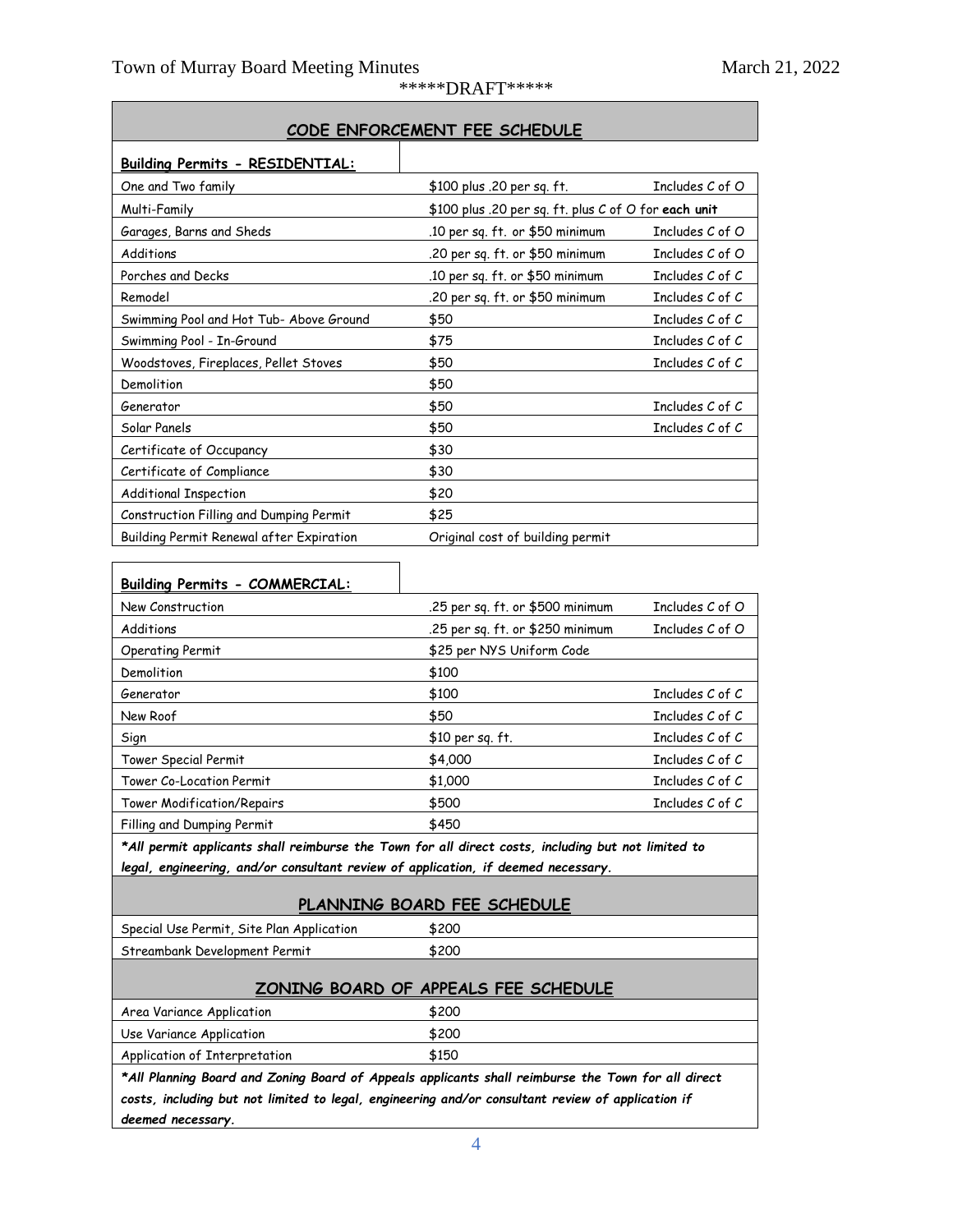Upon being put to a vote, the resolution was unanimously adopted.

Supervisor Sidonio read the Landmark Recognition citation that the Town of Murray received for the effort on the Fancher War Memorial.

Discussion about ARPA filings and the complexity of the process. This is something that EFPR will do but will charge for additional work. We also received a proposal from MRB Group not to exceed \$5,000. The first filing is due April  $30<sup>th</sup>$ . Councilman Bower thinks we should get a price from our bookkeepers and it can then be discussed at the work meeting.

## RESOLUTION 2022-019

At a regular meeting of the Murray Town Board held on March 21, 2022, Councilman Lloyd Christ moved adoption of the following resolution; Councilman Paul Hendel seconded the motion:

RESOLVED, that the Town Board of the Town of Murray hereby accepts the NCL Government Capital financing proposal for the financing of the backhoe, dated March 21, 2022 of three-year financing with \$50,000 down payment, including a purchase option at the end of three years.

After being put to a vote, the resolution was unanimously adopted.

Brief discussion regarding renewable energy. Attorney Paul Keneally stated his firm has expertise in this area. All in agreement for Underberg & Kessler to put together a renewable energy law.

In answer to David Paul's question last month; after researching this, Collucci Road is not a private road, but a town road.

Legislator Ed Morgan was present and informed all that he will be present as often as he can be.

## Public Comments

Arthur Knab spoke and said his comment was for Supervisor Sidonio. Mr. Knab stated he has a house camera and Mr. Sidonio was on it today. He told him before and he is saying it again not to come to his house any more. There is a sign at the road that says no politics and he told him to stay off of his property. Mr. Knab asked to have his comments entered into the minutes of this meeting

Amy Machamer spoke regarding the renewable energy law. If Mr. Keneally's firm will be working on it, she would appreciate if our NYS Dept. of Ag. & Markets are contacted as they have done extensive work on this. She thinks because we are a rural town, it would be imperative to speak with Ag. & Markets. Attorney Keneally stated that his partner is in contact with Ag. & Markets all the time.